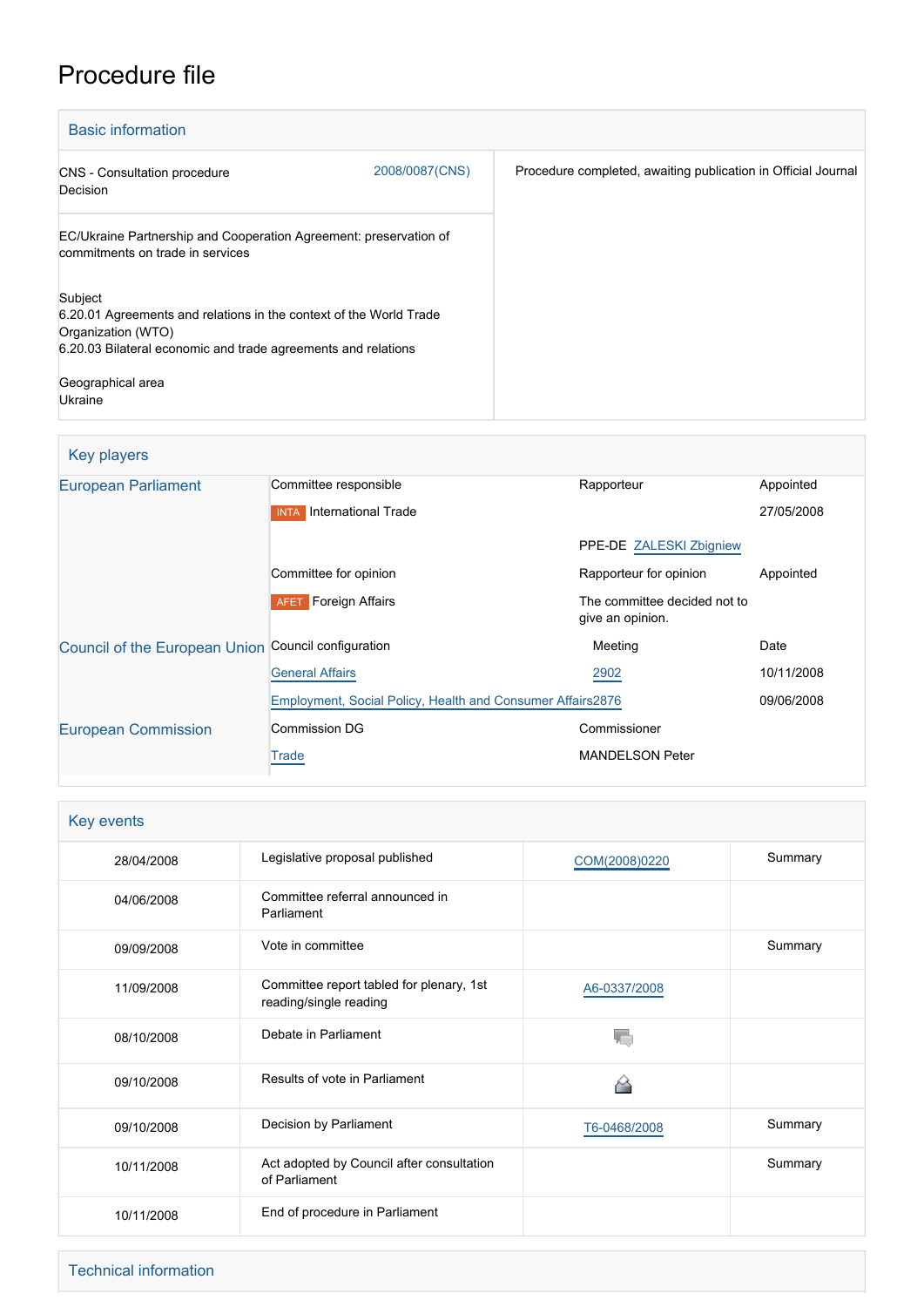| Procedure reference        | 2008/0087(CNS)                                                                                                            |
|----------------------------|---------------------------------------------------------------------------------------------------------------------------|
| Procedure type             | <b>CNS</b> - Consultation procedure                                                                                       |
| Procedure subtype          | International agreement                                                                                                   |
| Legislative instrument     | Decision                                                                                                                  |
| Legal basis                | EC Treaty (after Amsterdam) EC 071-p1; EC Treaty (after Amsterdam) EC<br>300-p3-a1; EC Treaty (after Amsterdam) EC 080-p2 |
| Stage reached in procedure | Procedure completed, awaiting publication in Official Journal                                                             |
| Committee dossier          | INTA/6/62395                                                                                                              |

#### Documentation gateway

| Legislative proposal                                               | COM(2008)0220 | 28/04/2008 | EC. | Summary |
|--------------------------------------------------------------------|---------------|------------|-----|---------|
| Document attached to the procedure                                 | COM(2008)0222 | 28/04/2008 | EC. |         |
| Committee draft report                                             | PE409.505     | 16/07/2008 | EP  |         |
| Committee report tabled for plenary, 1st<br>reading/single reading | A6-0337/2008  | 11/09/2008 | EP  |         |
| Text adopted by Parliament, 1st reading/single<br>reading          | T6-0468/2008  | 09/10/2008 | EP  | Summary |

## Additional information National parliaments [IPEX](http://www.ipex.eu/IPEXL-WEB/dossier/dossier.do?code=CNS&year=2008&number=0087&appLng=EN) European Commission **[EUR-Lex](http://ec.europa.eu/prelex/liste_resultats.cfm?CL=en&ReqId=0&DocType=CNS&DocYear=2008&DocNum=0087)**

### EC/Ukraine Partnership and Cooperation Agreement: preservation of commitments on trade in services

PURPOSE: to conclude an Agreement in the form of an Exchange of Letters between the European Community and Ukraine in relation to preservation of commitments on trade in services contained in the Partnership and Cooperation Agreement.

#### PROPOSED ACT: Council Decision.

CONTENT: in accordance with provisions set out in the Partnership and Cooperation Agreement (PCA) between the Community and Ukraine any commitments undertaken under GATS are to supersede provisions contained in the PCA. Having applied for WTO membership, the Ukraine has offered GATS commitments that substantially cover commitments made under the PCA. Once exception to this rule is Article 39 (3), concerning international maritime transport.

On the basis of a Council mandate, the Commission negotiated an agreement with Ukraine (in the form of an Exchange of Letters) preserving paragraph 3 of the PCA. Under the terms of the Agreement the Community would not be required to go beyond its present obligations both under GATS and the PCA.

In presenting this proposal, the Commission is requesting the Council to conclude the Agreement as negotiated.

#### EC/Ukraine Partnership and Cooperation Agreement: preservation of commitments on trade in services

The Committee on International Trade adopted a report drafted by Zbigniew ZALESKI (EPP-ED, PL) approving the conclusion of the Agreement in the form of an Exchange of Letters between the European Community and Ukraine in relation to preservation of commitments on trade in services contained in the Partnership and Cooperation Agreement.

The Committee noted that the services area is essential for the EU and the Ukrainian economies. Ukraine has no choice but to reform this sector. The short-run transition hardship will result in a modernized, more transparent, open and competitive service market.

Ukraine's capacity to deliver world-class quality services would establish its international reputation and prove the country's ability to rise to the challenge. The European Union must be ready to support Ukraine's efforts both technically and financially but Ukraine must also do its share of domestic reforms and careful opening process.